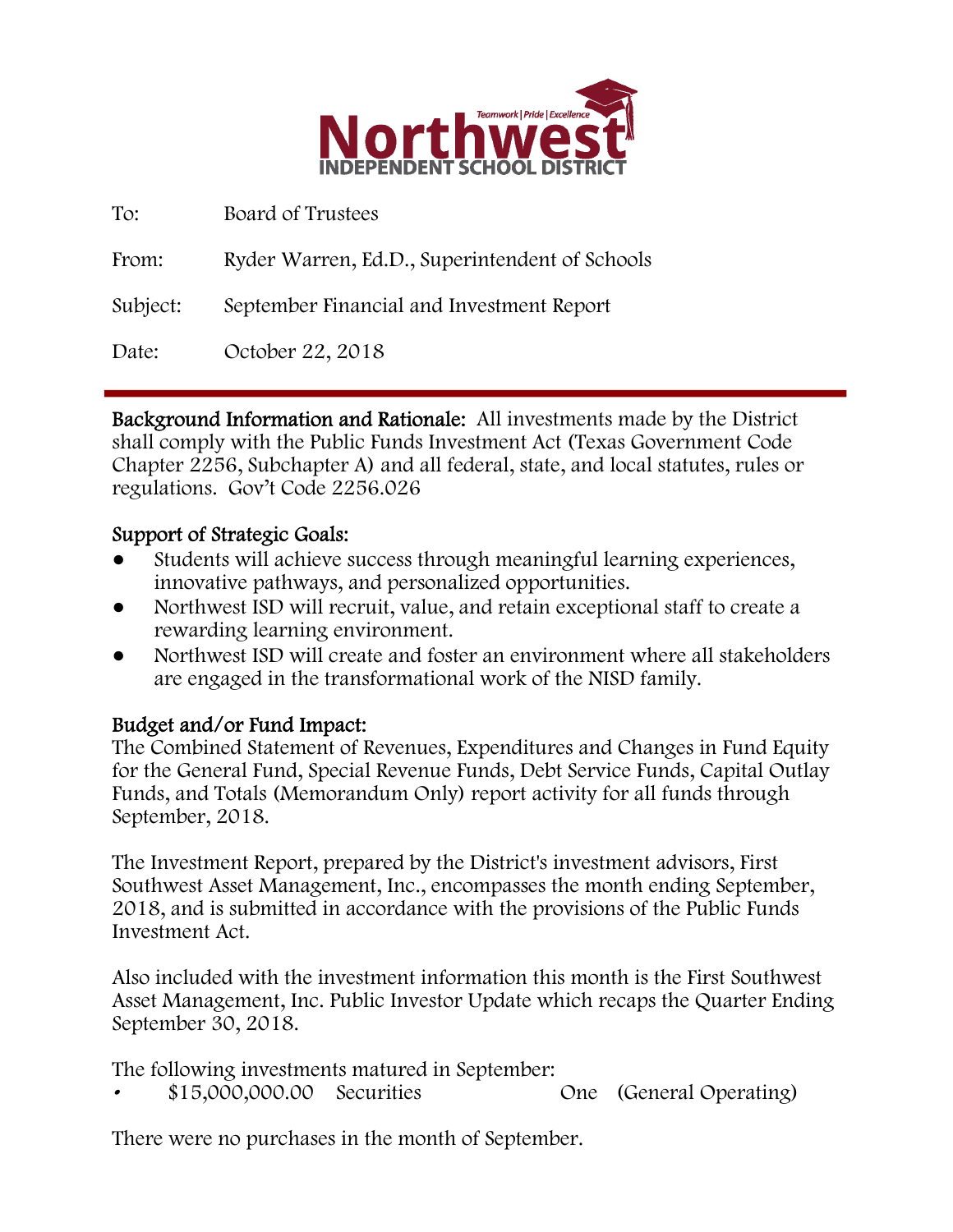Investments for the District's General Fund, Debt Service Funds, Capital Projects Funds, and Internal Service Funds total \$189,744,267.27 as of September 30, 2018.

|                            | Yield    |                  |
|----------------------------|----------|------------------|
|                            | to       |                  |
| Fund                       | Maturity | Market Value     |
| General Fund               | 1.920%   | \$68,464,847.96  |
| Special Revenue Funds      | 1.983%   | 1,163,407.61     |
| Debt Service Funds         | 2.042%   | 23,928,308.99    |
| Capital Projects AFB Funds | 1.995%   | 46,087.06        |
| Capital Projects Funds     | 2.121%   | 96,141,615.65    |
| Total                      | 2.037%   | \$189,744,267.27 |

Board Policy states that, "The investment portfolio shall be diversified in terms of investment instruments, maturity scheduling, and financial institutions to reduce risk of loss resulting from over concentration of assets in a specific class of investments, specific maturity, or specific issuer."

### Investment Instruments and Financial Institutions



#### Portfolio Composition by Security Type

| Treasury                         | 52%   | Treasury    | 52% |
|----------------------------------|-------|-------------|-----|
| Local Government Investment Pool | 11%   | TexPool     | 11% |
| Bank Deposit                     | 24%   | Compass     | 24% |
| Agency Bullet                    | 11%   | <b>FHLB</b> | 5%  |
| Agency Disco                     | $O\%$ | <b>FNMA</b> | 6%  |
| Certificates of Deposit          | 3%    | Greenbank   | 3%  |

| <u>Portfolio Composition by Issuer</u> |     |
|----------------------------------------|-----|
| Treasury                               | 52% |
| TexPool                                | 11% |
| Compass                                | 24% |
| <b>FHLB</b>                            | 5%  |
| <b>FNMA</b>                            | 6%  |
| Greenbank                              | 3%  |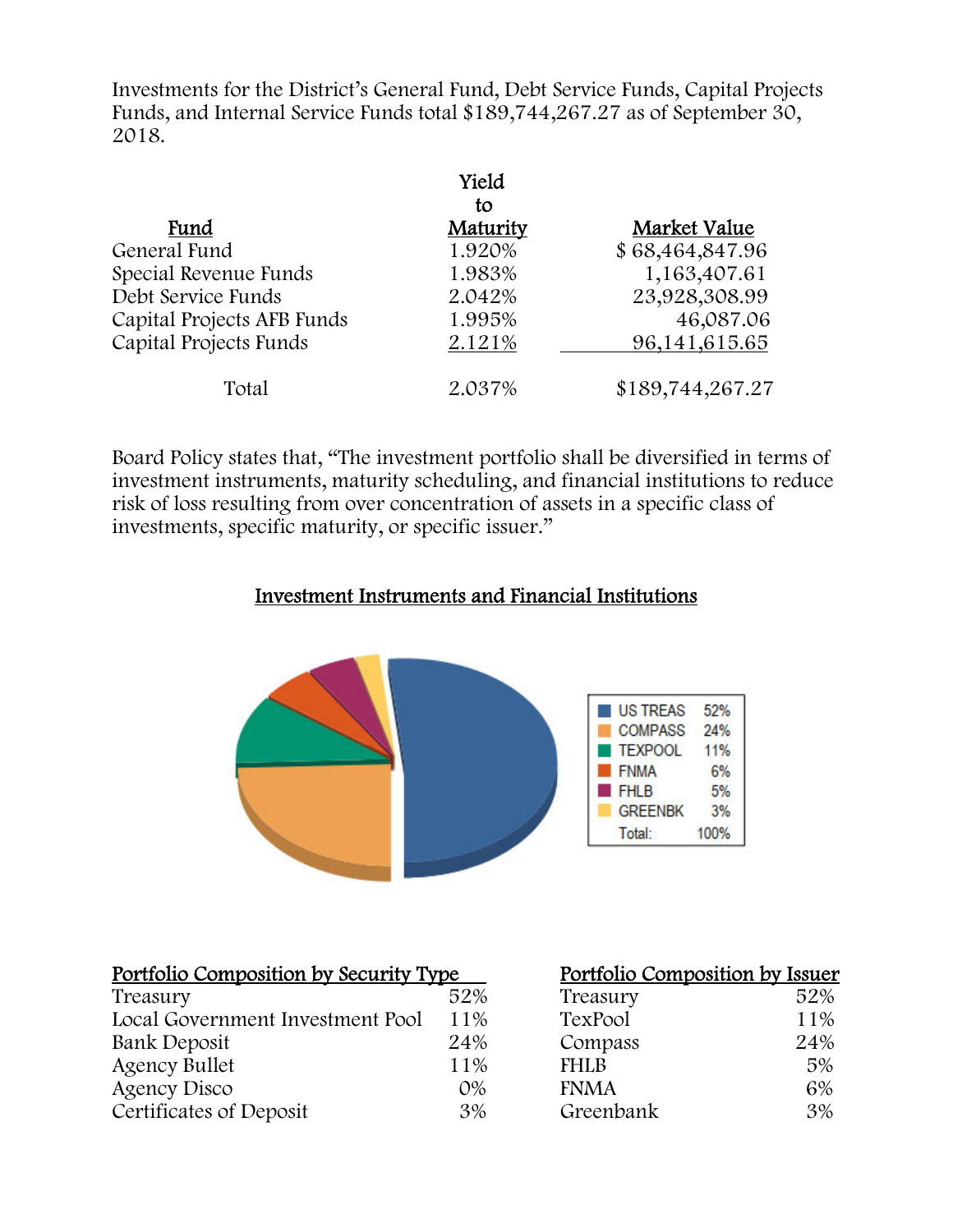

## **Maturity Schedule**

| Overnight       | 35% | \$66,619,672.27 |
|-----------------|-----|-----------------|
| $0 - 3$ Months  | 32% | \$59,926,350.00 |
| $3-6$ Months    | 25% | \$48,333,545.00 |
| $6 - 12$ Months | 8%  | \$14,864,700.00 |

#### Benchmark Comparison



Note 1: CMT stands for Constant Maturly Treasury. This data is published in Federal Reserve Statistical Release H.15 and represents an average of all actively traded Treasury securities having that time remaining until mat

Note 2: Benchmark data for TexPool is the monthly average yield.

### Maturity Scheduling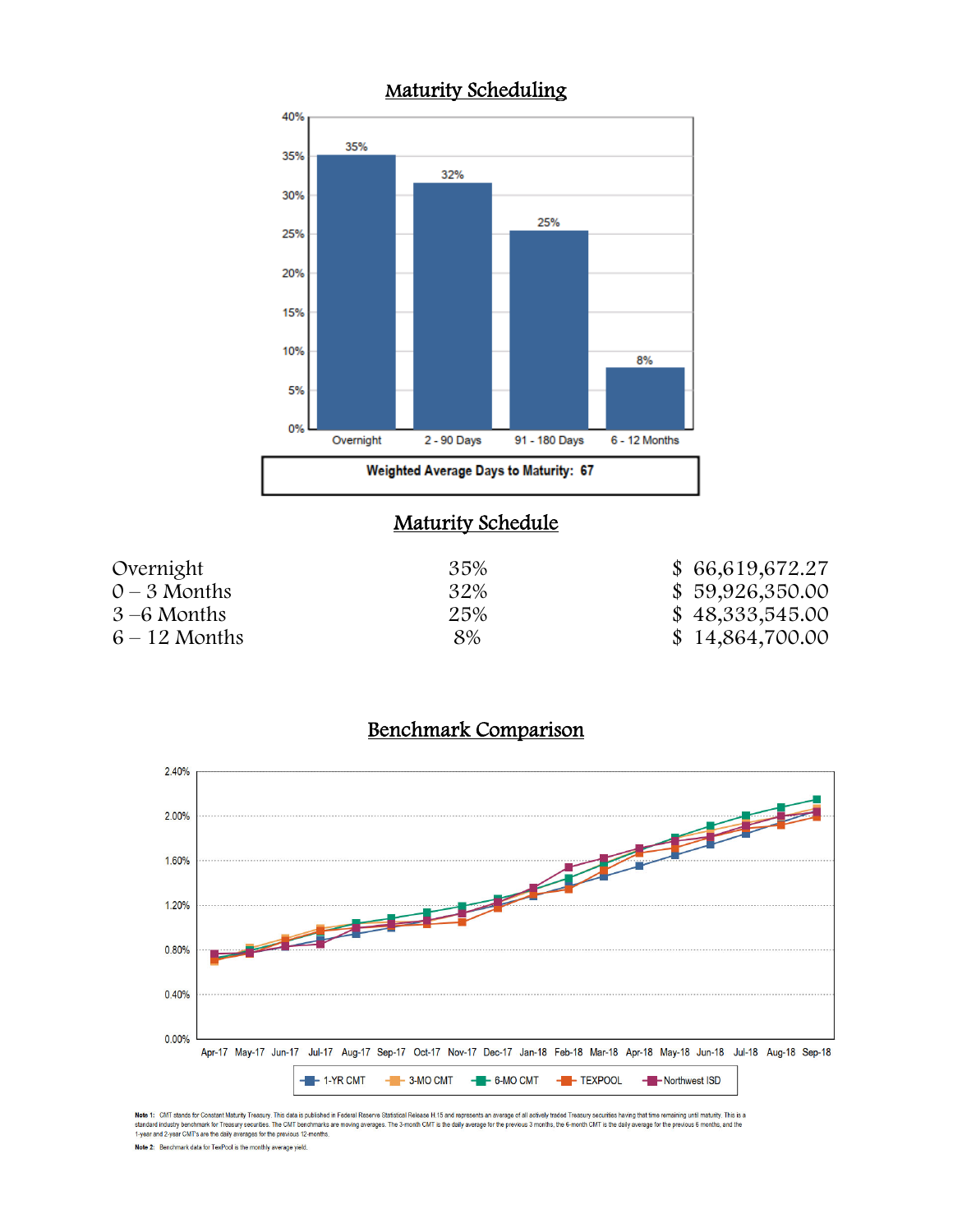

# TexPool Monthly Newsletter: October, 2018

## **Coming around to our way of thinking** October 1, 2018

In recent weeks, we've begun to see a stirring in the financial press about the renewed worthiness of cash and money markets, especially prime institutional. What was once "in the doldrums," "left for dead" and dealt a "fatal blow" is now regaled with statements such as "prime time returns," "cash comes into focus" and having "increasing attractiveness."

Hmmm. This all sounds strangely familiar. Might that be because we at Federated—not to mention this column—have been saying this for months and quarters? What a Bloomberg article recently called, "Rising rates lift relative appeal of cash to decade high," we have said in marketing campaigns and presentations for some time. In particular, our mandate has been to focus liquidity clients on the comparisons between banks and prime. It's important to remember that, industry-wide, prime products tend to be more responsive than bank deposits to rising rates because they trade using the London interbank offered rate (Libor),which traditionally traces Fed hikes faster and that money funds provide a market rate, not an administrative one chosen by a bank or similar institution. It's a reason assets are flowing back into prime money funds in general; diversification is another one.

Well, better late than never for the popular press, which Reuters colorfully said a few days before the Federal Open Market Committee (FOMC) raised rates in its September meeting: With the "anticipated rate action, cash will join the party."